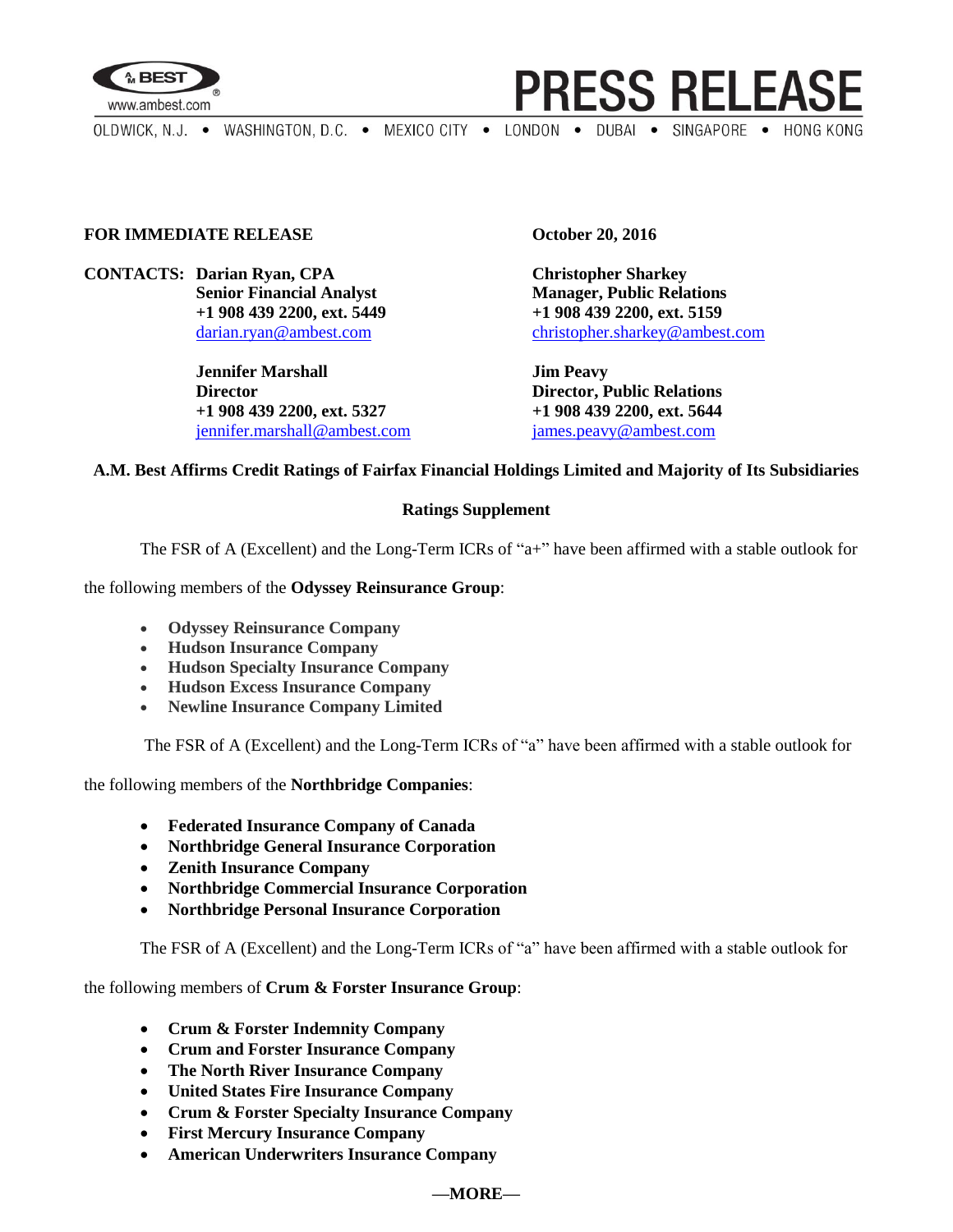

OLDWICK, N.J. . WASHINGTON, D.C. . MEXICO CITY . LONDON . DUBAI . SINGAPORE . HONG KONG

**PRESS RELEASE** 

**—2—**

- **Seneca Insurance Company, Inc.**
- **Seneca Specialty Insurance Company**

The FSR of A (Excellent) and the Long-Term ICRs of "a" have been affirmed with a stable outlook for

the following members of **Zenith National Insurance Group**:

- **Zenith Insurance Company**
- **ZNAT Insurance Company**

The FSR of A (Excellent) and the Long-Term ICRs of "a" have been affirmed with a stable outlook for

# **Wentworth Insurance Company Limited**.

The Long-Term ICRs of "bbb" have been affirmed with a stable outlook for **Fairfax Financial Holdings** 

### **Limited, Zenith National Insurance Corp**., **Fairfax (US) Inc**. and **Odyssey Re Holdings Corp**. Subsequently

the Long-Term ICR of Odyssey Re Holdings Corp has been withdrawn.

The following Long-Term IRs have been affirmed with a stable outlook:

#### **Fairfax (US) Inc—**

-- "bbb" on USD 300 million 4.875% senior unsecured debentures, due 2024

# **TIG Capital Trust I—**

--"b" on USD 125 million 8.597% preferred capital securities, due 2027

#### **Zenith National Insurance Corp.—**

-- "bbb-" on USD 77.3 million 8.55% subordinated deferrable debentures, due 2028

# **Fairfax Financial Holdings Limited—**

- -- "bbb" on USD 225 million 7.375% senior unsecured notes, due 2018
- -- "bbb" on CAD 400 million 7.50% senior unsecured notes, due 2019
- -- "bbb" on CAD 275 million 7.25% senior unsecured debentures, due 2020
- -- "bbb" on USD 500 million 5.8% senior unsecured notes, due 2021
- -- "bbb" on CAD 400 million 6.4% senior unsecured notes, due 2021
- -- "bbb" on CAD 450 million 5.84% senior unsecured notes, due 2022
- -- "bbb" on CAD 400 million 4.5% senior unsecured notes, due 2023
- -- "bbb" on CAD 350 million 4.95% senior unsecured notes, due 2025
- -- "bbb" on USD 125 million 8.3% senior unsecured notes, due 2026
- -- "bbb" on USD 125 million 7.75% senior unsecured notes, due 2037
- -- "bb+" on CAD 150.4 million Series C cumulative, five-year rate reset preferred shares
- -- "bb+" on CAD 99.6 million Series D cumulative, floating rate preferred shares
- -- "bb+" on CAD 99.2 million Series E cumulative, five-year rate reset preferred shares